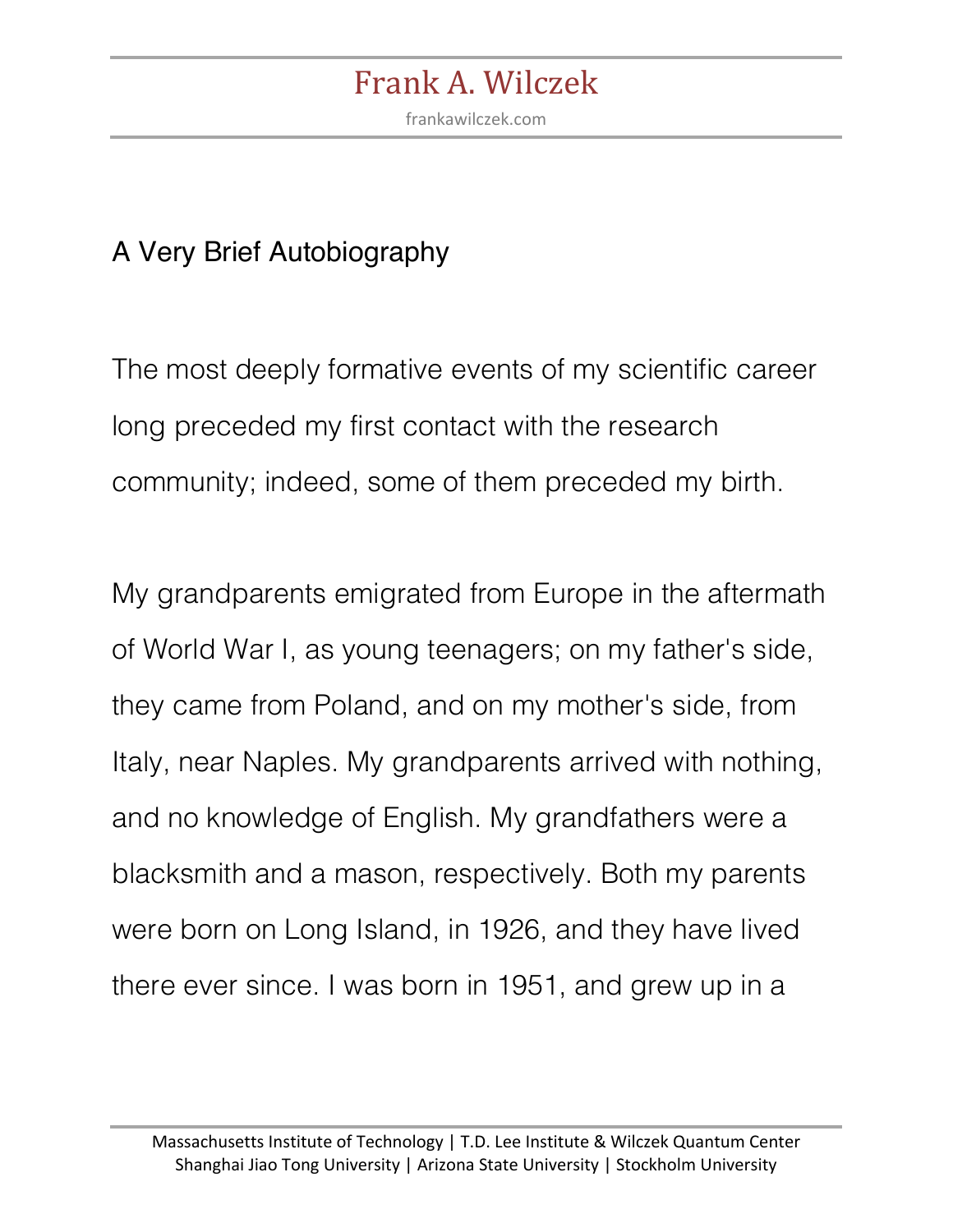frankawilczek.com

place called Glen Oaks, which is in the northeast corner of Queens, barely within the city limits of New York City.

I've always loved all kinds of puzzles, games, and mysteries. Some of my earliest memories are about the questions I "worked on" even before I went to school. When I was learning about money, I spent a lot of time trying out various schemes of exchanging different kinds of money (e.g., pennies, nickels, and dimes) in complicated ways back and forth, hoping to discover a way to come out ahead. Another project was to find ways of getting very big numbers in a few steps. I discovered simple forms of repeated exponentiation and recursion for myself. Generating large numbers made me feel powerful.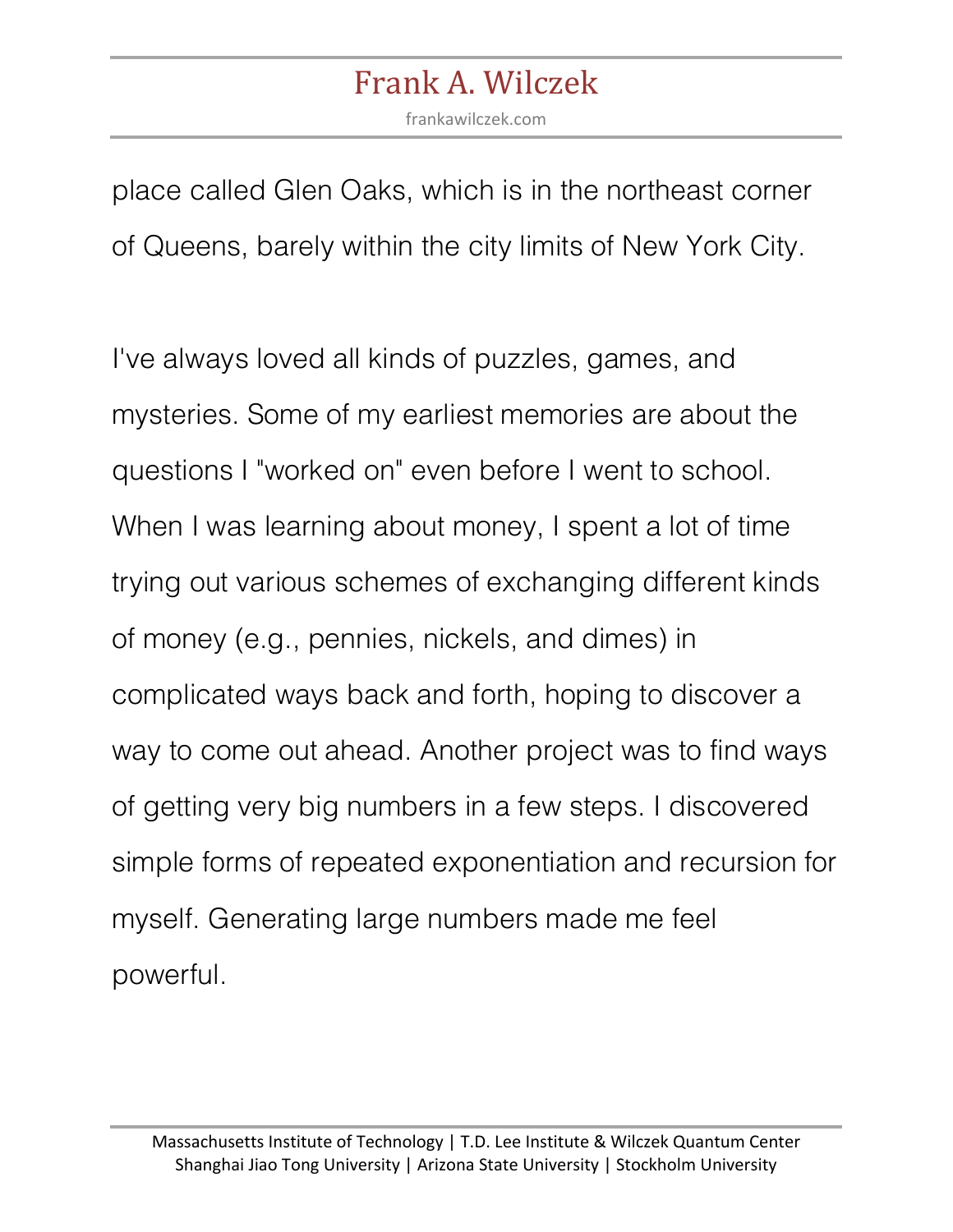frankawilczek.com

With these inclinations, I suspect I was destined for some kind of intellectual work. A few special circumstances led me to science, and eventually to theoretical physics.

My parents were children during the time of the Great Depression, and their families struggled to get by. This experience shaped many of their attitudes, and especially their aspirations for me. They put very great stock in education, and in the security that technical skill could bring. When I did well in school they were very pleased, and I was encouraged to think about becoming a doctor or an engineer. As I was growing up my father, who worked in electronics, was taking night classes. Our little apartment was full of old radios and early model televisions, and with the books he was studying. It was the time of the Cold War. Space exploration was a new and exciting prospect, nuclear war a frightening one; both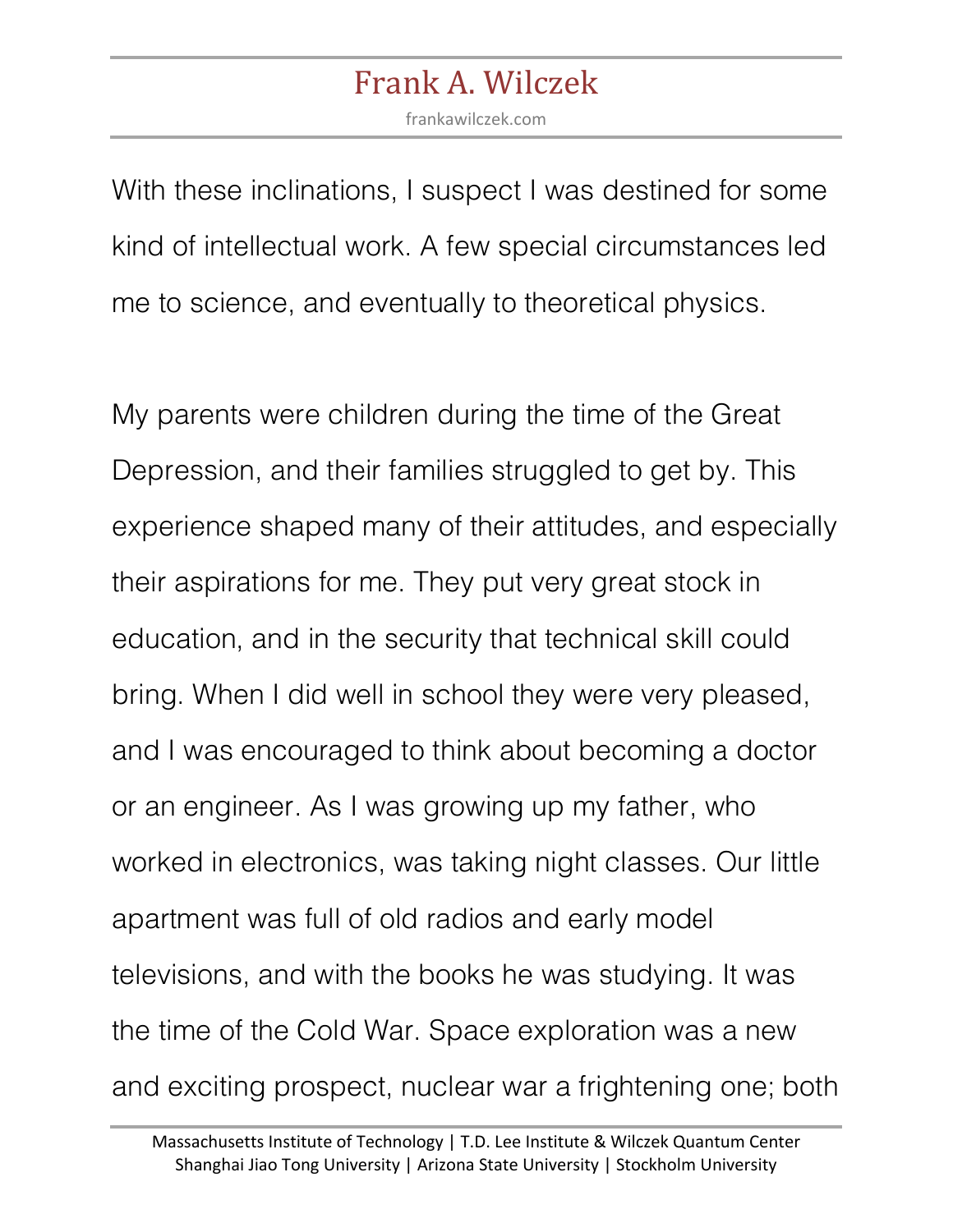frankawilczek.com

were ever-present in newspapers, TV, and movies. At school, we had regular air raid drills. All this made a big impression on me. I got the idea that there was secret knowledge that, when mastered, would allow Mind to control Matter in seemingly magical ways.

Another thing that shaped my thinking was religious training. I was brought up as a Roman Catholic. I loved the idea that there was a great drama and a grand plan behind existence. Later, under the influence of Bertrand Russell's writings and my increasing awareness of scientific knowledge, I lost faith in conventional religion. A big part of my later quest has been trying to regain some of the sense of purpose and meaning that was lost. I'm still trying.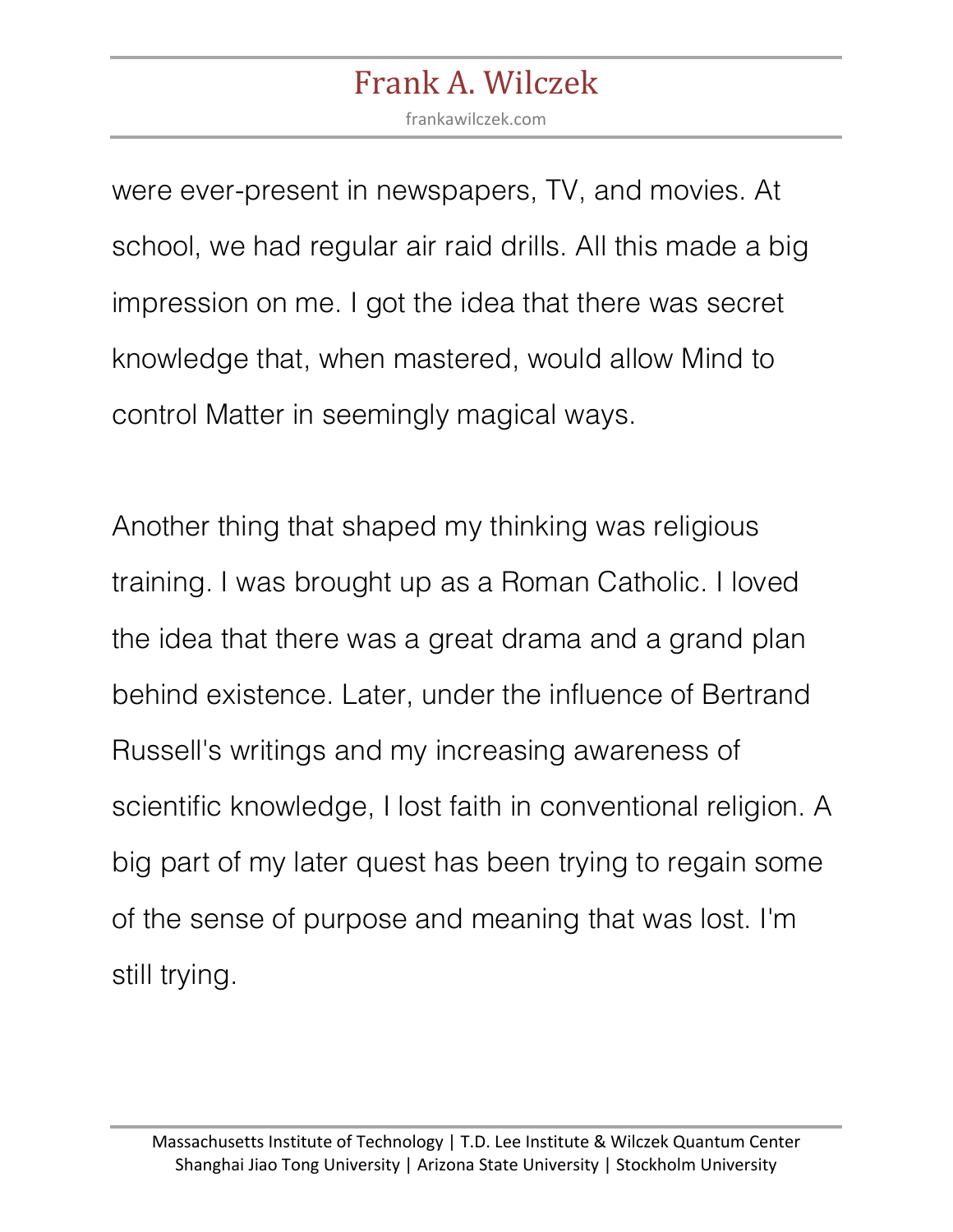frankawilczek.com

I went to public schools in Queens, and was fortunate to have excellent teachers. Because the schools were big, they could support specialized and advanced classes. At Martin van Buren High School there was a group of thirty or so of us who went to many such classes together, and both supported and competed with one another. More than half of us went on to successful scientific or medical careers.

I arrived at the University of Chicago with large but amorphous ambitions. I flirted with brain science, but soon decided that the central questions were not ready for mathematical treatment, and that I lacked the patience for laboratory work. I read voraciously in many subjects, but I wound up majoring in mathematics, largely because doing that gave me the most freedom. During my last term at Chicago, I took a course about the use of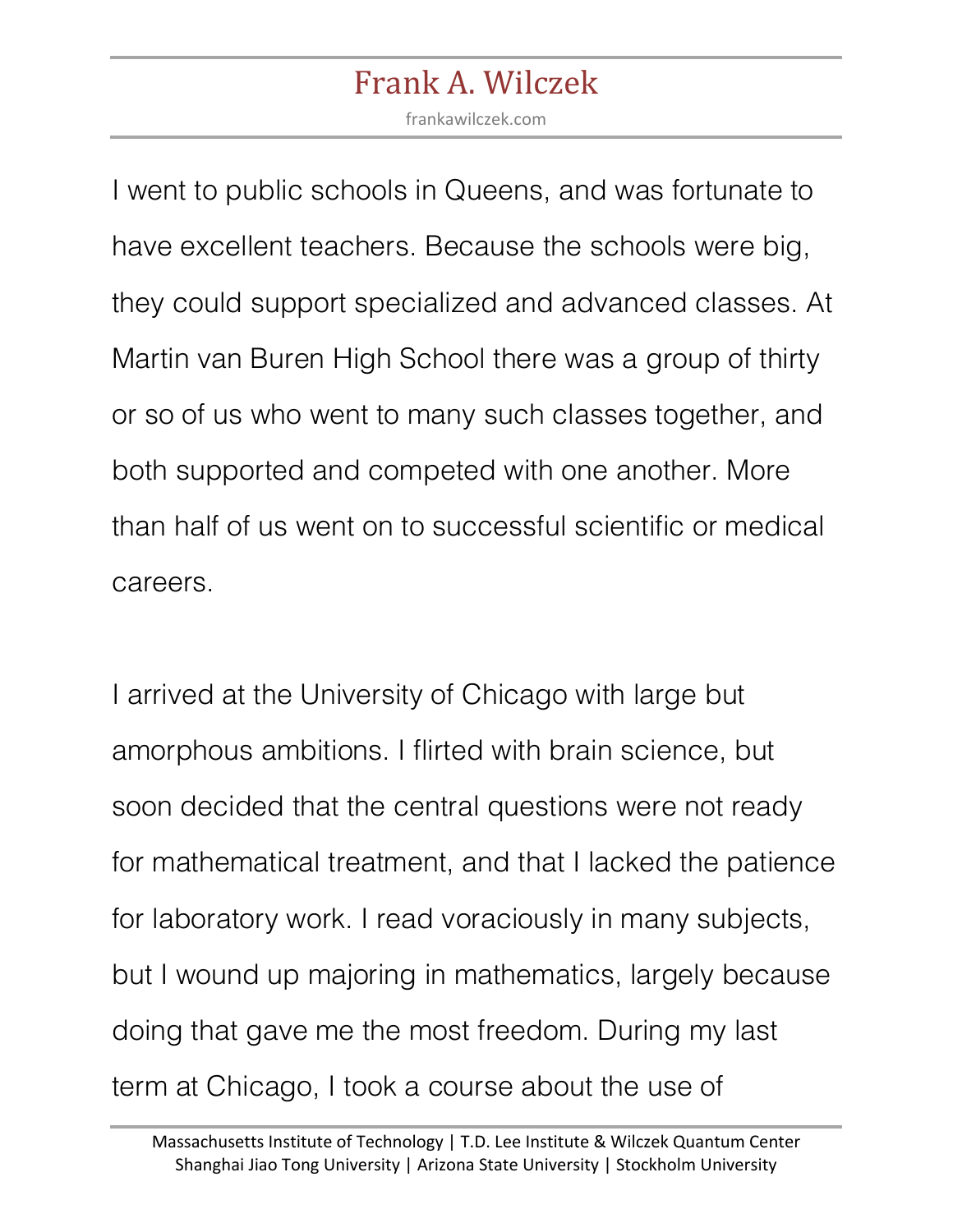frankawilczek.com

symmetry and group theory in physics from Peter Freund. He was an extremely enthusiastic and inspiring teacher, and I felt an instinctive resonance with the material.

I went to Princeton University as a graduate student in the math department, but kept a close eye on what was going on in physics. I became aware that deep ideas involving mathematical symmetry were turning up at the frontiers of physics; specifically, the gauge theory of electroweak interactions, and the scaling symmetry in Wilson's theory of phase transitions. I started to talk with a young professor named David Gross, and my proper career as a physicist began.

The great event of my early career was to help discover the basic theory of the strong force, QCD. The equations of QCD are based on gauge symmetry principles, and we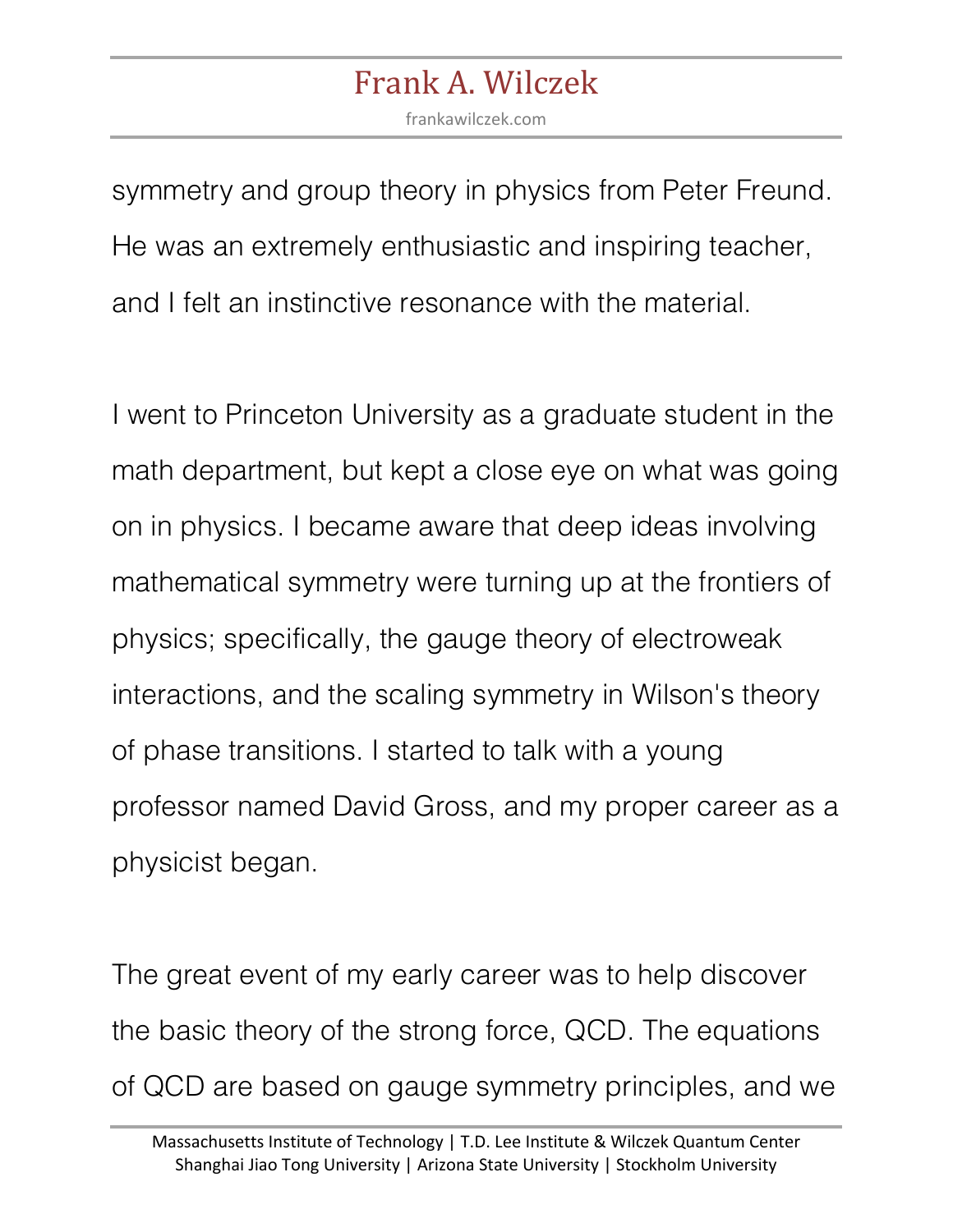frankawilczek.com

made progress with them by using their (approximate) scaling symmetry. It was very gratifying to find that the ideas I admired as a student could be used to get a powerful and accurate theory for an important part of fundamental physics.

That breakthrough opened many doors, both in fundamental physics and in cosmology. I've wandered through several of them. I'm especially proud of my work on unification of couplings, axions, and the interaction of Higgs particles with ordinary matter.

A continuing theme in much of my later work has been to use insights and methods from "fundamental'' physics to address "applied'' questions, and vice versa. I'm not sure that fractional quantum numbers, transmuted quantum statistics, exotic superfluidities, time crystals, engineered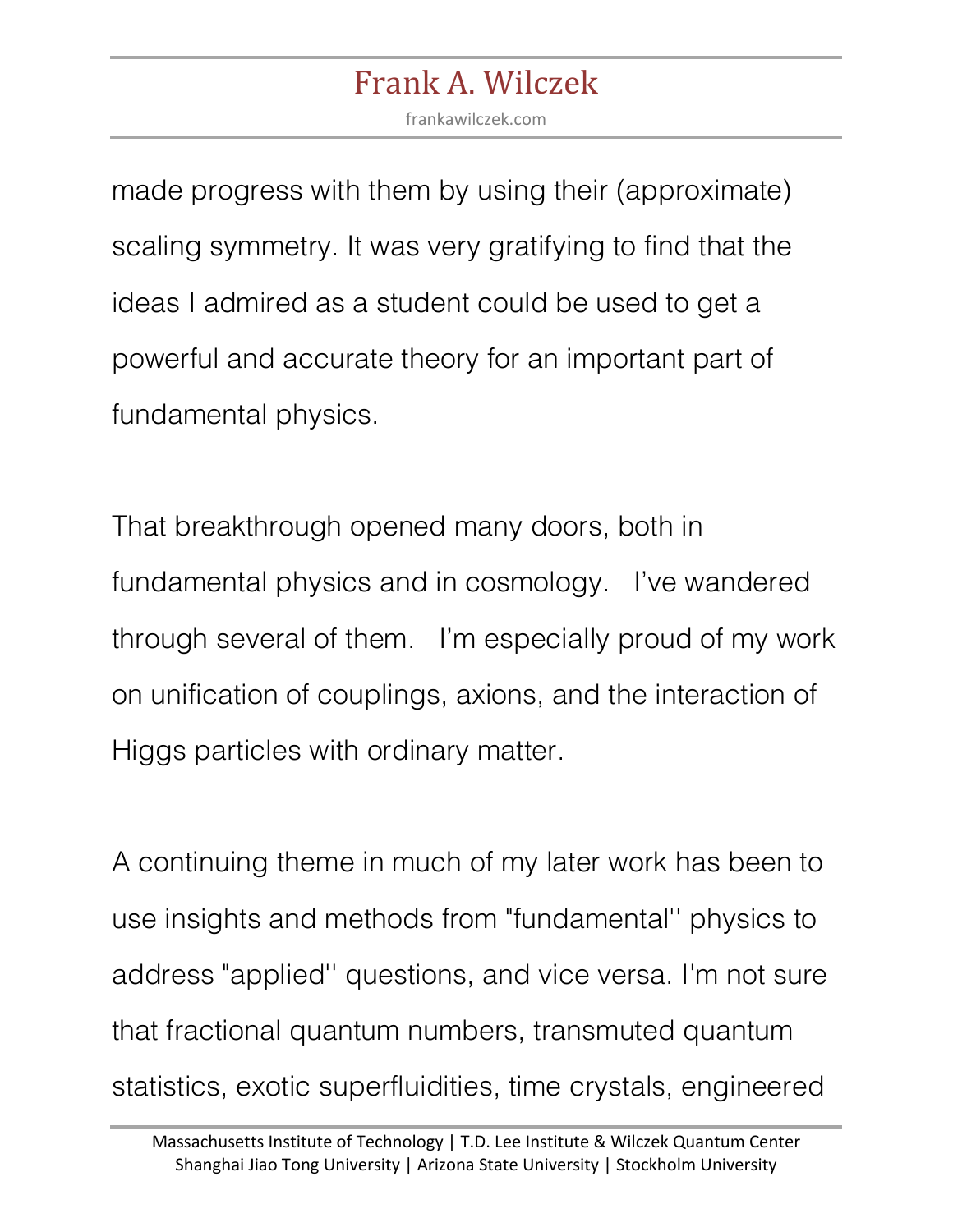frankawilczek.com

quantum forces, or the gauge theory of swimming at low Reynolds number have really arrived as applied physics (yet?), but I've derived a lot of joy from my discoveries in those areas.

To me, the unity of knowledge is a living ideal and goal. I continue, as in my student days, to read voraciously in many subjects, and to think about them. Recently some of this activity, around the use of technology to expand perception, has matured. I'm striving, with the help of some gifted young (and some not so young) associates to bring interesting new products into the world. I will continue to expand the horizons of my writing and work in the future.